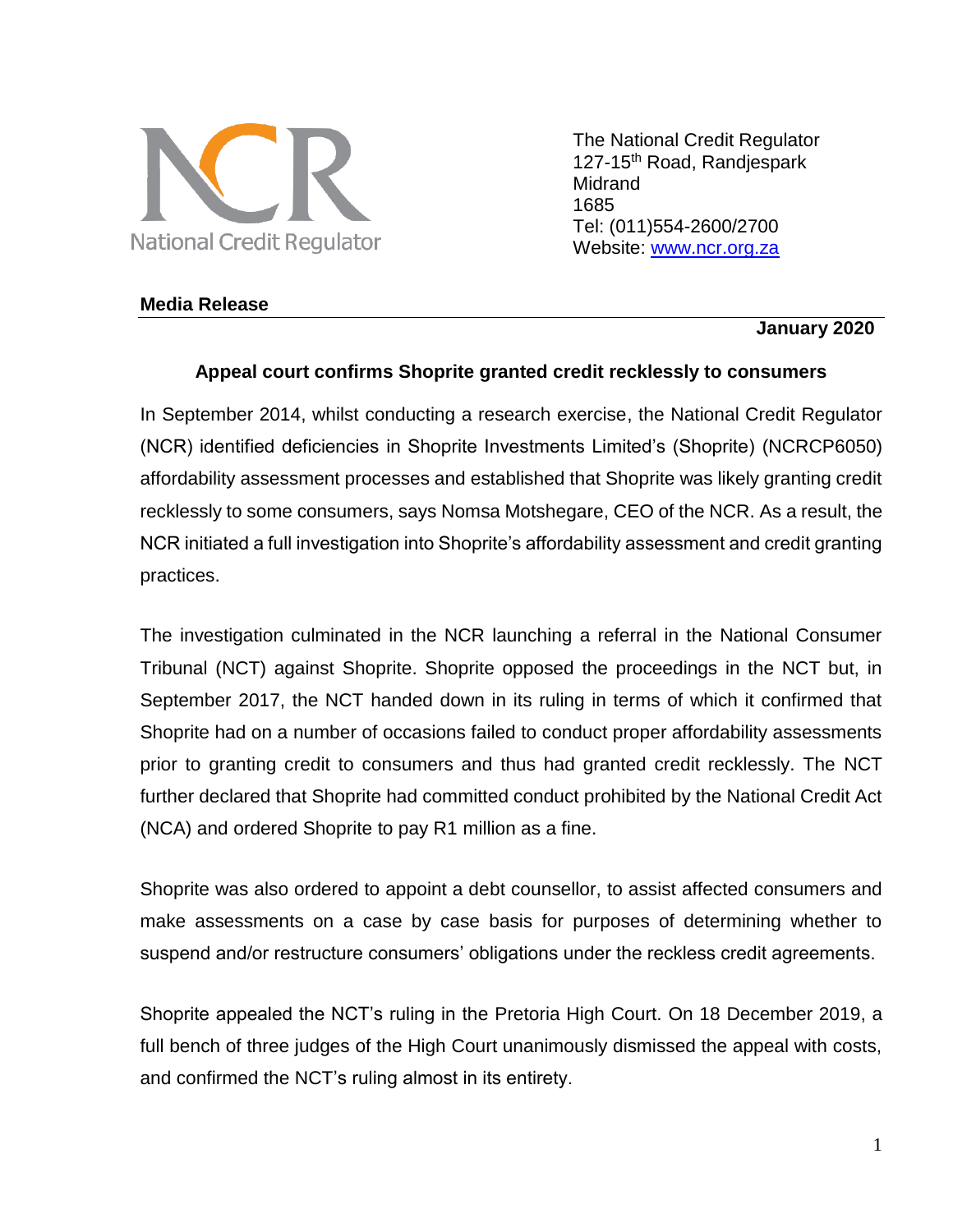The NCT elaborated as to the reasons that Shoprite's affordability assessment mechanisms, models and procedures were not compliant with the NCA and were reckless:-

- Shoprite disregarded consumers' pre-existing credit payment obligations, contrary to the provisions of the NCA;
- Shoprite "adjusted" credit bureau information to enable credit to be granted where the information in the credit bureau report indicated that consumers could not afford the proposed new debt; and
- Shoprite disregarded or adjusted consumers' pre-existing and future financial commitments in order to create affordability for the proposed new debt.

In dismissing the appeal, the High Court noted that the "most astonishing" aspect of Shoprite's approach to affordability assessments is the fact that many consumers "still had negative affordability figures" even after Shoprite had carried out its "adjustments" to affordability calculations, yet Shoprite nonetheless proceeded to grant credit to these consumers.

The High Court also noted that the consumers affected by Shoprite's conduct are mostly pensioners and individuals with low average income, i.e. largely financially vulnerable members of society.

Shoprite must now comply with the NCT's order by making payment of the R1 million fine, and appointing a debt counsellor who will be making contact with affected consumers.

The NCR would like to appeal to any consumers, who believe they may be a victim of reckless credit granted by Shoprite, to lodge a complaint with the NCR by emailing their complaint to **complaints@ncr.org.za**, concludes Motshegare.

**Ends**

**About The National Credit Regulator**